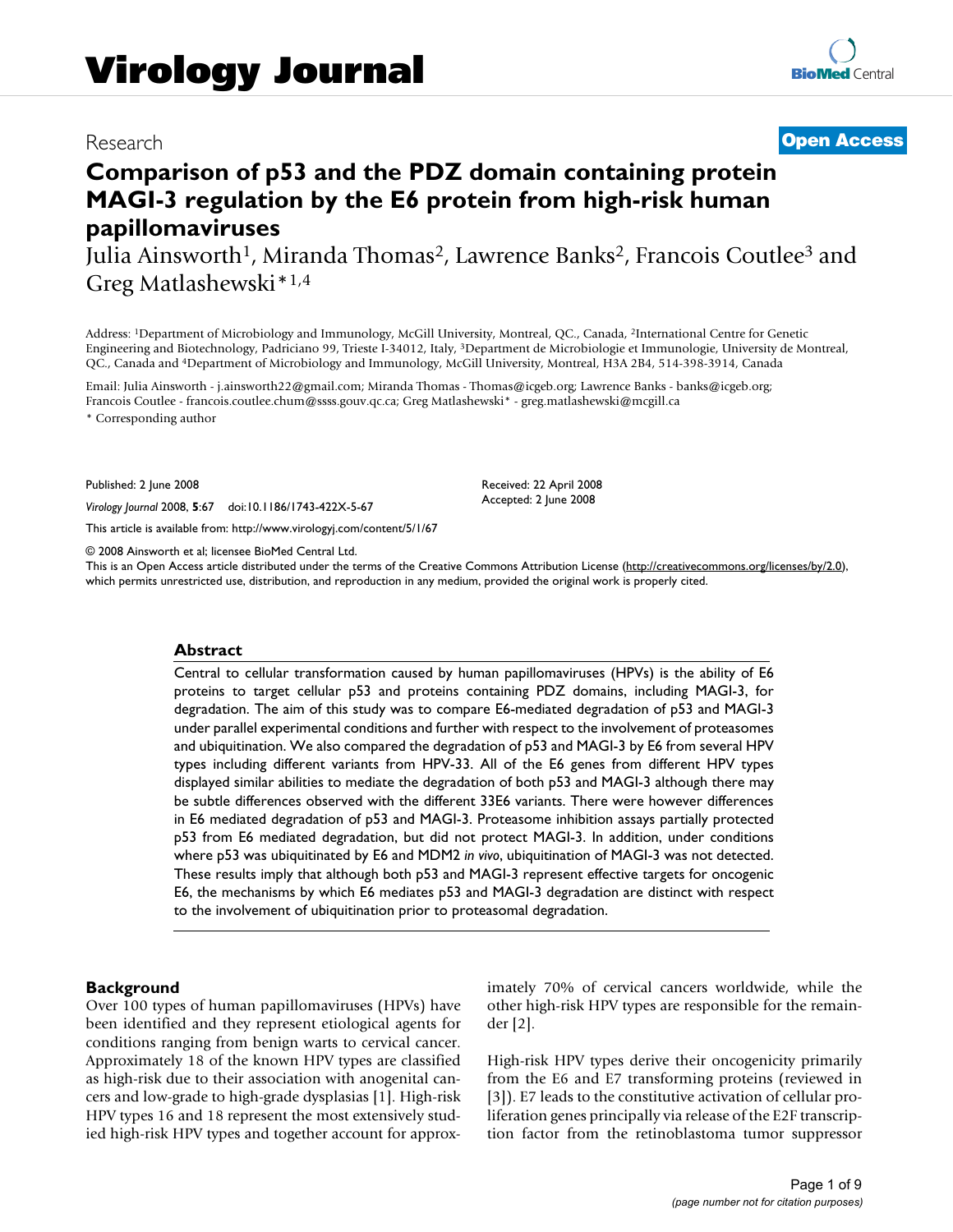protein, pRb. The E6 protein inhibits cellular apoptosis by inactivating p53 predominantly via proteasome-mediated degradation. In uninfected cells, p53 is principally regulated by the cellular E3 ubiquitin ligase MDM2 which targets p53 for ubiquitin-mediated proteasomal degradation (reviewed in [4]). Contrarily, in HPV-positive cancer cells, the MDM2 degradation pathway is non-functional. HPV E6 proteins, however, associate with the cellular E6 associated protein (E6AP) which ubiquitinates p53 primarily in the nucleus, thus targeting E6 for proteasomal degradation in both the nucleus and cytoplasm [5,6]. More recent studies have shown that E6 can also mediate loss of p53 activity through mechanisms independent of E6AP and ubiquitination [7-9].

Another less-understood target of HPV is the family of PDZ domain-containing cellular proteins. PDZ domains consist of 80–90 amino acids and are amongst the most common protein-protein interaction domains found in human cells (reviewed in [10]). PDZ domains are often present in transmembrane receptors, channel proteins, and/or other PDZ domains and appear to function as scaffolds for the assembly of supra-molecular complexes important in signaling, cell-cell adhesion, ion transport, and formation of tight junctions [11]. PDZ proteins are grouped based on structure, with the largest group being the MAGUK family, which generally contains 1–6 PDZ domains and a characteristic inactive guanylate kinaselike domain at the C-terminus [12]. MAGUK members may be important in tumor suppression, organization of signaling complexes, and membrane protein trafficking [13]. MAGUK is further divided into subfamilies, one of which is distinguished by an N-terminal GUK domain and, as such, is known as **MAGUK** inverted (MAGI). There are three MAGI proteins, specifically MAGIs 1–3. MAGIs 1 and 3 exhibit widespread tissue expression, but tend to localize to tight junctions between epithelial cells [14]. MAGI-2, on the other hand, appears to be explicitly neuronal and required during development [15]. The precise functions of MAGI proteins are unknown; however, all MAGI proteins have been shown to bind the PTEN tumor suppressor, whose PDZ-binding domain is important for its tumor suppressor function [16-18].

The HPV E6 protein is able to target various PDZ domaincontaining proteins for degradation including, hDlg, hScrib, MUPP-1, and MAGIs 1–3 [19-22]. Only high-risk HPV E6 proteins containing the C-terminal sequence X-T/ S-X-V/L can interact with PDZ domain-containing proteins, and mediate their degradation [23] and this process appears to be necessary for cell transformation [24]. Recent studies have demonstrated that E6 uses both E6APdependent and E6AP-independent mechanisms, to mediate the degradation of different PDZ domain-containing proteins [7,25]. Regardless of whether E6AP is involved,

the role of MAGI ubiquitination *in vivo* during E6-mediated proteasome degradation has not been resolved.

Since p53 and MAGI-3 represent distinct targets for high risk HPV E6, our approach was to directly compare p53 and MAGI-3 degradation by E6 from several high risk HPV types and further, to compare E6-mediated ubiquitination of p53 and MAGI-3. The results of this study provide a better understanding about the interactions of viral E6 with key cellular regulatory proteins.

#### **Results**

#### *Comparison of p53 and MAGI-3 degradation by high risk HPV-E6*

We have previously demonstrated that HPV-18 E6 and E6- GFP fusion proteins were equally active at mediating p53 degradation in transfected cell lines [26]. The fusion of GFP to the N-terminal of E6 therefore enabled the detection of E6-GFP by immunofluoresence and Western blot analysis using anti-GFP antibodies since antibodies to E6 are not available. In the first experiment, we compared p53 degradation in the presence of 18E6-GFP and 33E6- GFP *in vivo* in p53-null H1299 cells. For comparison, we also included a co-transfection with a plasmid encoding the wildtype HPV-16 E6 protein plus a plasmid expressing free GFP. As shown in Figure 1 (upper panel), HPV-18 E6- GFP and HPV-33 E6-GFP fusion proteins mediated similar levels of p53 degradation. Likewise, co-transfection of two plasmids expressing HPV-16 E6 and GFP separately also mediated p53 degradation to similar levels as the HPV type 18 and 33 E6-GFP fusion proteins. In this manner, it was possible to show similar levels of E6-GFP



# Figure 1

Western blot analysis of p53 degradation in the presence of HPV-18 E6-GFP, HPV-33 E6-GFP and HPV-16 E6. Cells were transfected with plasmids expressing pcDNA3 (control), p53, and p53 co-transfected with plasmids expressing HPV-18 E6- GFP, HPV-33 E6-GFP, or HPV-16 E6 + GFP as indicated. Upper panel: Western blot analysis of p53. Lower panel: Western blot analysis of E6-GFP and non-fused GFP.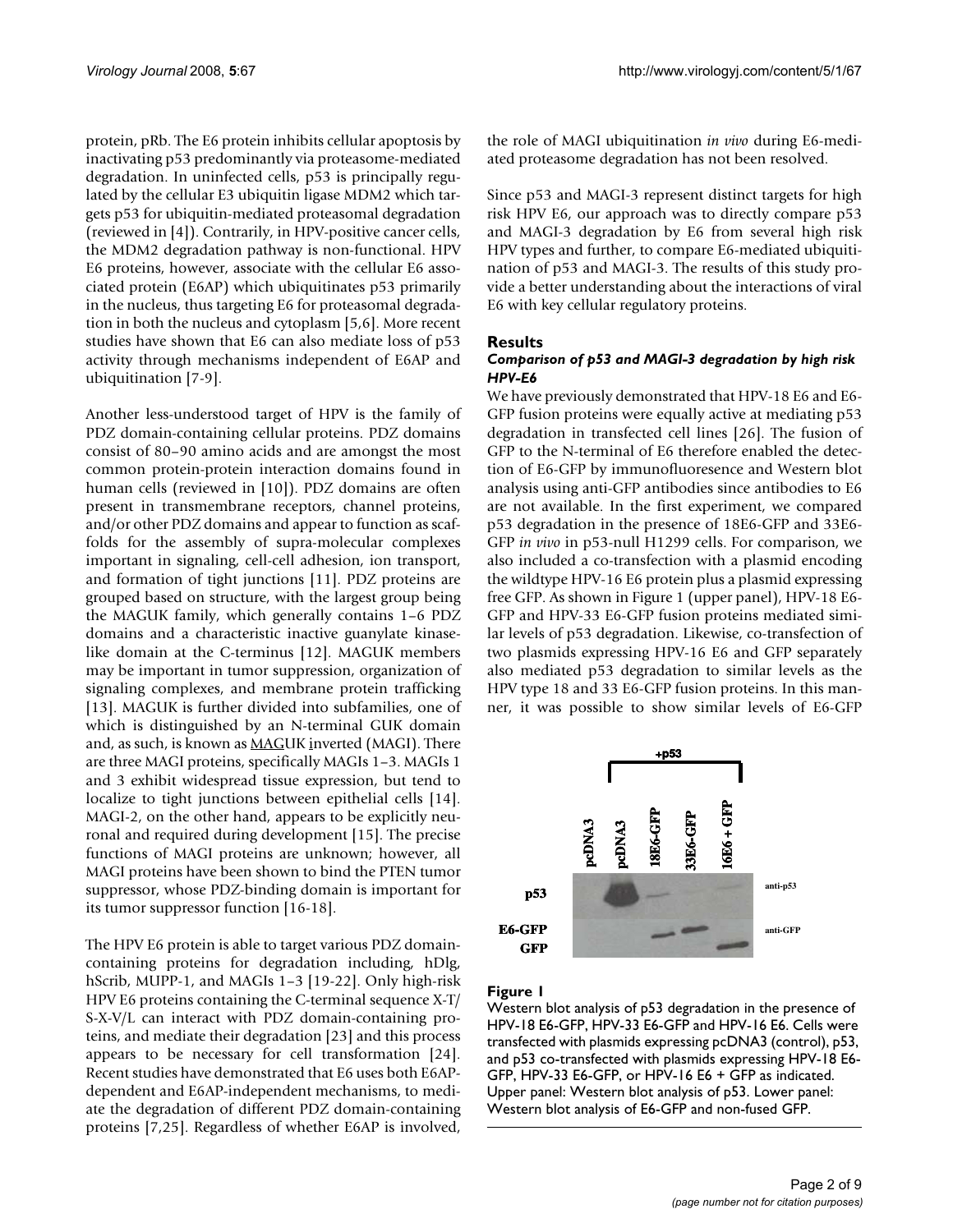fusion proteins and free GFP in these transfected cells (Fig. 1, lower panel). Since no lower molecular weight degradation products were detected on this Western blot with the anti-GFP antibodies, this suggests that the E6-GFP fusion proteins remained intact in the transfected cells. In the presence of similar levels of E6-GFP (lower panel), there were also similar levels of p53 remaining following E6 mediated p53 degradation (Upper panel). This experiment therefore revealed comparable effectiveness between HPV types 16, 18, and 33 E6 at mediating the degradation of p53 *in vivo* and showed that GFP can be used as an effective epitope tag for comparing E6 levels in transfected cells.

Impairment of p53 activity may not be directly proportional to its degradation because E6 impairs p53 initially by directing its nuclear export and subsequently mediating the majority of p53 degradation in the cytoplasm [5]. We thereby assayed for p53-mediated transcriptional activity in the presence of E6 from HPV-18 and HPV-33. In addition, a number of HPV-33 variant viruses have been identified from infected individuals where the E6 proteins differ by one or several amino acids, as shown in Table 1[27]. It was therefore interesting to determine whether polymorphisms in these HPV type 33 E6 genes affect their ability to mediate loss of p53 activity. For this analysis, E6-GFP fusion proteins from HPV-18 E6, prototype HPV-33 E6, and several variants of HPV-33 E6 were co-transfected with plasmids expressing p53 and a p53 responsive p21 luciferase reporter plasmid. Cell lysates were then prepared for the measurement of luciferase activity, and later assessed by Western blot analysis to determine p53 and E6-GFP levels. The result of the Western blot can be seen in Figure 2A, which shows that all of the constructs expressing the various E6-GFP fusion proteins mediated p53 degradation to various degrees relative to the p53 control (no E6). The expression levels of the different E6-GFP gene products were virtually the same for

|  |  | Table 1: Sequence polymorphisms in the HPV-33 E6 variants |
|--|--|-----------------------------------------------------------|
|  |  |                                                           |

each transfection making it possible to accurately compare their ability to mediate p53 degradation under the same conditions in the presence of the same amount of substrate p53. It is noteworthy that it was possible to detect different p53 levels in the presence and absence of the various E6s and therefore comparisons between the various E6s could be made. This Western blot suggested that some variants may be more effective than others at mediating p53 degradation. For example, HPV-33 E6 variant 2 appeared to be more effective at mediating p53 degradation than HPV-33 E6 variants 7 and 8. The E6 mediated impairment of p53 transcriptional activity in these transfected cells can be seen in Figure 2B. It is also noteworthy that HPV-33 E6 variants 2 and 6 reduced p53 activity to a greater extent than did HPV-33 E6 variants 7 and 8, consistent with the corresponding Western blot. Taken together, these results show that HPV-33 E6 and the different HPV-33 E6 variants all mediated the impairment of p53 transcriptional activity to a similar extent as HPV-18 E6 but that some HPV-33 variants may be more efficient than others at degrading p53.

It is clear that E6 proteins from high-risk HPV types mediate the degradation of both p53 and several PDZ domaincontaining proteins, including MAGI-3. However, since these cellular proteins perform different functions, it is interesting to know whether E6-mediated loss of p53 and MAGI-3 with equal efficiency and whether this is carried out in a similar manner in the cell. We therefore compared the degradation of p53 and MAGI-3 separately and simultaneously (Fig. 3, upper panel) under assay conditions, where there were equal levels of transfected p53 and E6 protein in the p53 null H1299 cells (Figure 3, lower panel). It has been reported that endogenous MAGI-3 is undetectable in cell lines suggesting that it is in low or undetectable levels in these cells [28]. Under these experimental conditions it was therefore possible to compare the levels of transfected p53 and MAGI-3 in the presence

| <b>Codon Position</b> | <b>HPV-33 E6 Variants</b> | <b>Nucleotide Change</b> | <b>Amino Acid Change</b> |  |  |
|-----------------------|---------------------------|--------------------------|--------------------------|--|--|
| 18                    |                           | $C$ to $T$               | A to V                   |  |  |
| 28                    | 8                         | T to G                   | $L$ to $R$               |  |  |
| 36                    | 6, 7, 8                   | A to C                   | K to N                   |  |  |
| 36                    | 3, 5                      | C to A                   | $P$ to $T$               |  |  |
| 69                    | 2, 3, 5                   | $C$ to $T$               | $F$ to $F$ (none)        |  |  |
| 73                    | 2, 3, 5                   | A to C                   | l to L                   |  |  |
| 83                    | 2, 3, 5                   | G to T                   | V to L                   |  |  |
| 86                    |                           | A to C                   | N to H                   |  |  |
| 93                    | 2, 3, 5                   | A to C                   | K to N                   |  |  |
| 125                   |                           | A to T                   | R to R (none)            |  |  |
| 138                   | 2, 3, 5                   | $C$ to $T$               | A to V                   |  |  |
| 142                   | 2, 3, 5                   | $C$ to $T$               | S to S (none)            |  |  |

Codon positions of polymorphisms pertaining to the HPV-33 E6 variants. Also indicated are the specific changes in nucleotide and amino acid sequence from that of the HPV-33 E6 prototype (i.e. prototype nucleotide/amino acid to polymorphic nucleotide/amino acid).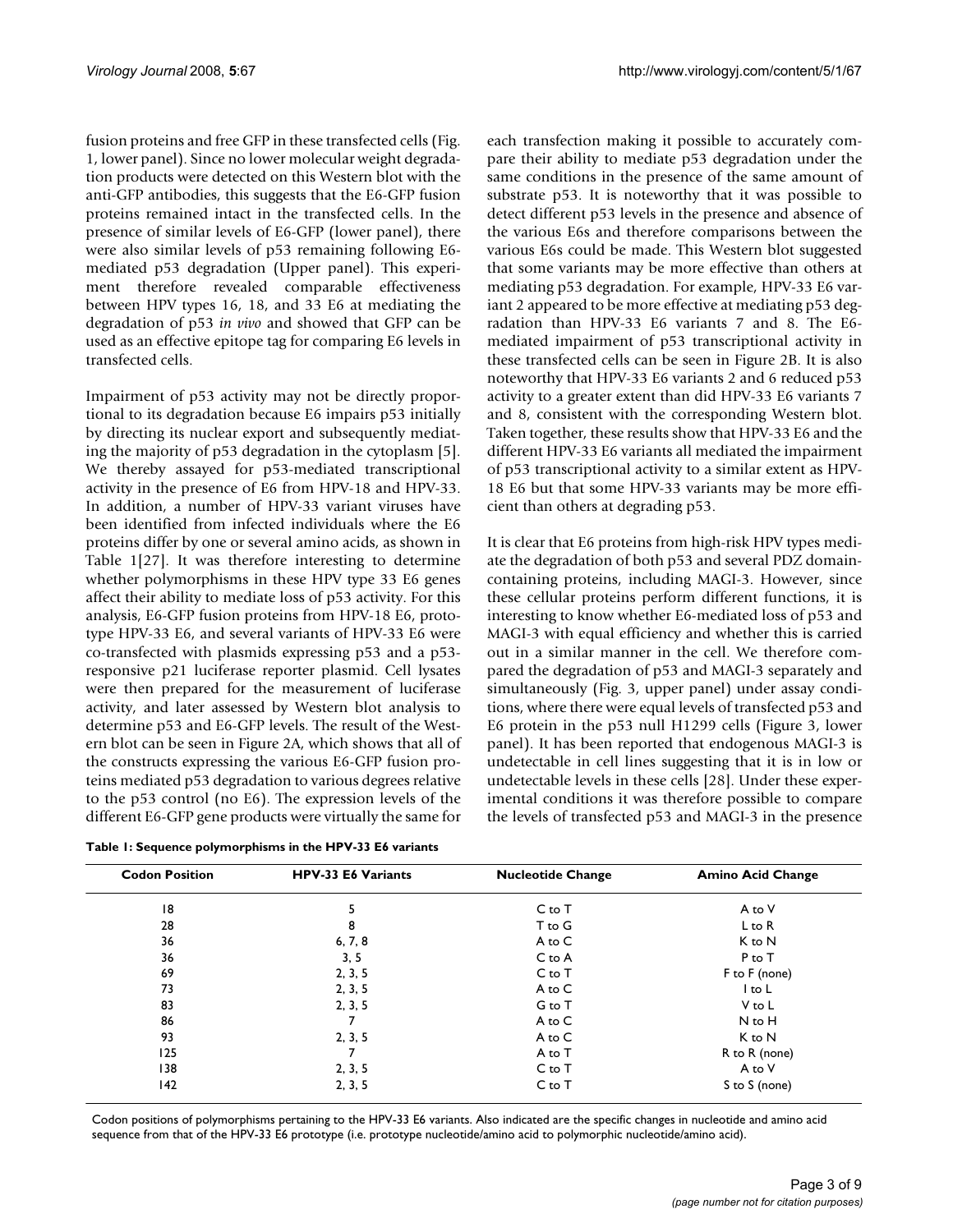



ants **Figure 2** Comparing p53 protein levels and p53 transcriptional activity in cells expressing E6-GFP from HPV types 18, 33, and 33 vari-Comparing p53 protein levels and p53 transcriptional activity in cells expressing E6-GFP from HPV types 18, 33, and 33 variants. Panel A: Western blot analysis of p53 and E6-GFP. Panel B: p53 transcriptional activity as determined by measuring luciferase activity in cells co-transfected with the p53 responsive p21-luciferase reporter plasmid.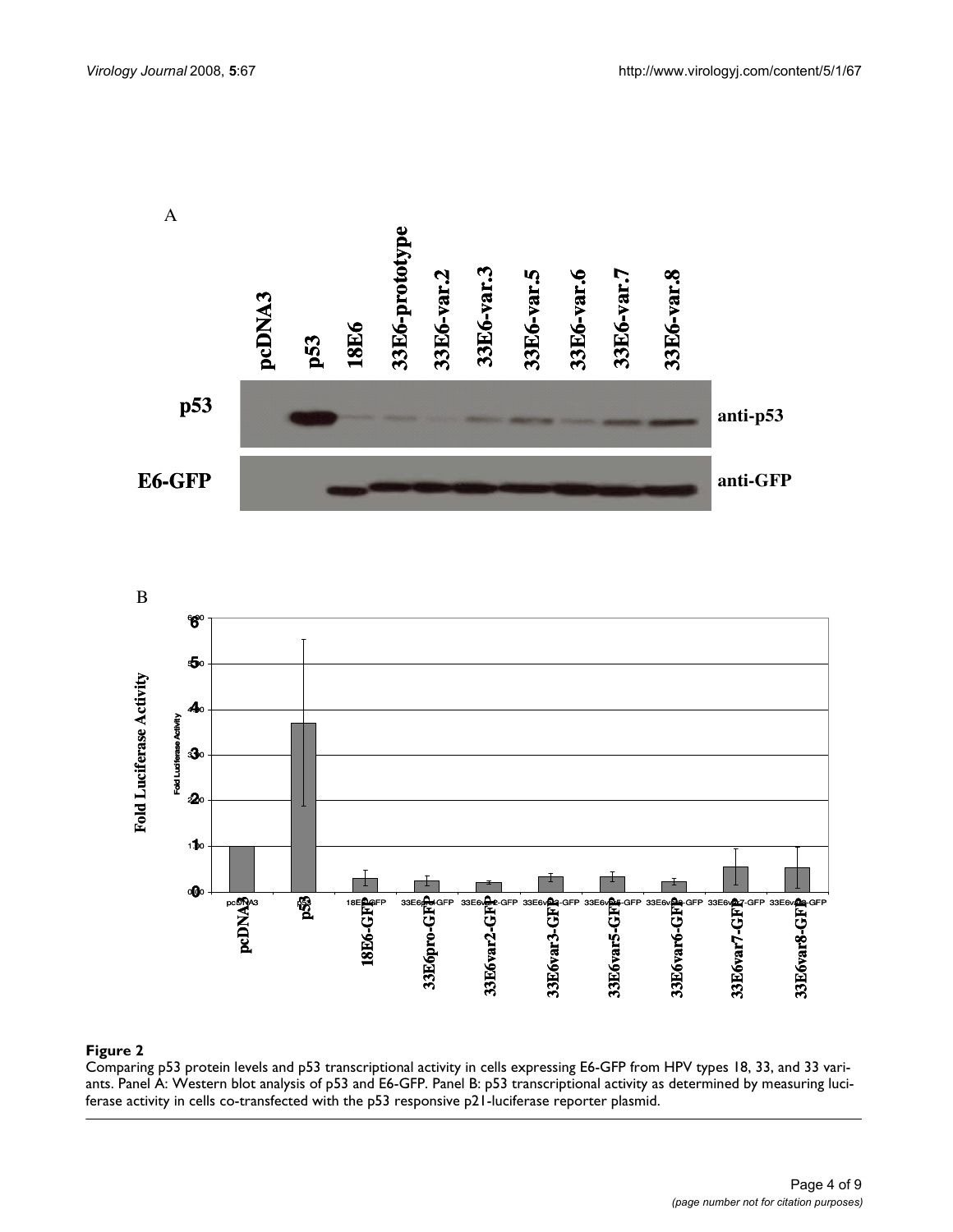



# Figure 3

Western blot analysis of p53 and MAGI-3 levels expressed separately or together in the presence of HPV-18 E6-GFP as indicated. Upper panel: Western blot analysis with antibodies against p53 or MAGI-3 (anti-V5 tag). Lower panel: Western blot analysis of E6-GFP. Note that the level of E6 mediated p53 and MAGI-3 degradation is very similar and do not com-

and absence equal amounts of transfected E6. The results from this experiment suggested that, when assayed under the same conditions, 18E6 mediated degradation of p53 and MAGI-3 to similar extents (Figure 3).

Since some of the HPV-33 E6 variants appeared to be more efficient than others at mediating p53 degradation, as shown in Figure 2, it was of interest to compare their ability to mediate the degradation of MAGI-3. Moreover, as shown in Table 2, the C-terminal PDZ binding domain for HPV-33 E6 is not well conserved compared to HPV type 18 E6. This may therefore suggest that HPV type 33 E6 may not be as effective as HPV type 18 E6 at mediating MAGI-3 degradation. We therefore compared the degradation p53 and MAGI-3 in the presence of the HPV-33 E6 prototype and several of its variants. H1299 cells were cotransfected with p53 and MAGI-3 expression plasmids along with constructs encoding pcDNA3 (control), HPV-18 E6-GFP, the HPV-33 E6-GFP prototype, and the different HPV-33 E6-GFP variants. As shown in Figure 4 (upper panel), HPV-33 E6 and its variants were effective at mediating MAGI-3 degradation. Variant 2 was the most active while variants 7 and 8 appeared to be the least active at mediating both MAGI-3 and p53 degradation. Notably, this is consistent with the results shown in Figure 2 (with respect to p53) showing reproducibility in these transfection assays. Western blot analysis of the different transfection-derived E6-GFPs confirmed that they were present in equal amounts (lower panel). These results suggest that

**Table 2: C-terminal PDZ sequences for different HPV types**

| HPV Type (E6) | <b>PDZ</b> domain |   |   |   |   |   |   |   |                          |
|---------------|-------------------|---|---|---|---|---|---|---|--------------------------|
| 18            | L                 | Q | R | R | R | E | I | Q | $\mathbf y$              |
| 45            | L                 | R | R | R | R | E | I | Q | <u>v</u>                 |
| 70            | R                 | R |   | R | R | E | I | Q | <u>v</u>                 |
| 58            | R                 | P | R | R | R | Q | I | Q | Y                        |
| 16            | S                 | R | т | R | R | E | I | Q |                          |
| 35            | Κ                 | P | т | R | R | E | I | Е | <u>v</u>                 |
| 51            | т                 | R | Q | R | N | E | I | Q | $\underline{\mathsf{v}}$ |
| 82            | A                 | R | O | R | S | E | I | Q | $\underline{\mathsf{v}}$ |
| 33            | R                 | S | R | R | R | E | I | A | L                        |
| 56            | S                 | R | E | P | R | Е | S | т | <u>v</u>                 |
| 66            | S                 | R | O | A | т | E | S | т | $\underline{\mathsf{v}}$ |
| 53            | н                 | т | т | A |   | E | S | A | <u>v</u>                 |

Comparison of the C-terminal PDZ-binding domains for E6 from high-risk HPV types relative to HPV-18 E6. Amino acid sequences homologous to HPV-18 are highlighted in boldy and amino acids matching the consensus PDZ-binding sequence X-T/S-X-V/L are underlined.

E6 proteins that were more efficient at mediating p53 degradation are also more efficient at mediating MAGI-3 degradation.

# *Comparison of E6-mediated ubiquitination and proteasome degradation of p53 and MAGI-3*

It has recently been established that E6 directs the degradation of p53 by both ubiquitin-mediated proteasomedependant and -independent pathways *in vivo* [5,8]. Ubiquitin-mediated proteasome degradation has not been established for E6-mediated degradation of MAGI-3 *in vivo*. The preceding experiments showed a close correla-



# Figure 4

Western blot analysis of p53 and MAGI-3 levels in the presence of HPV type 18 E6-GFP, type 33 E6-GFP and type 33 variants E6-GFP as indicated. Upper panel: Western blot analysis of p53 and MAGI-3 (anti-V5 antibodies). Lower panel: Western blot analysis of E6-GFP. Note that HPV-33 E6 variant 2 was the most effective at mediating the degradation of both p53 and MAGI-3 and HPV-33 E6 variants 7 and 8 were the least effective.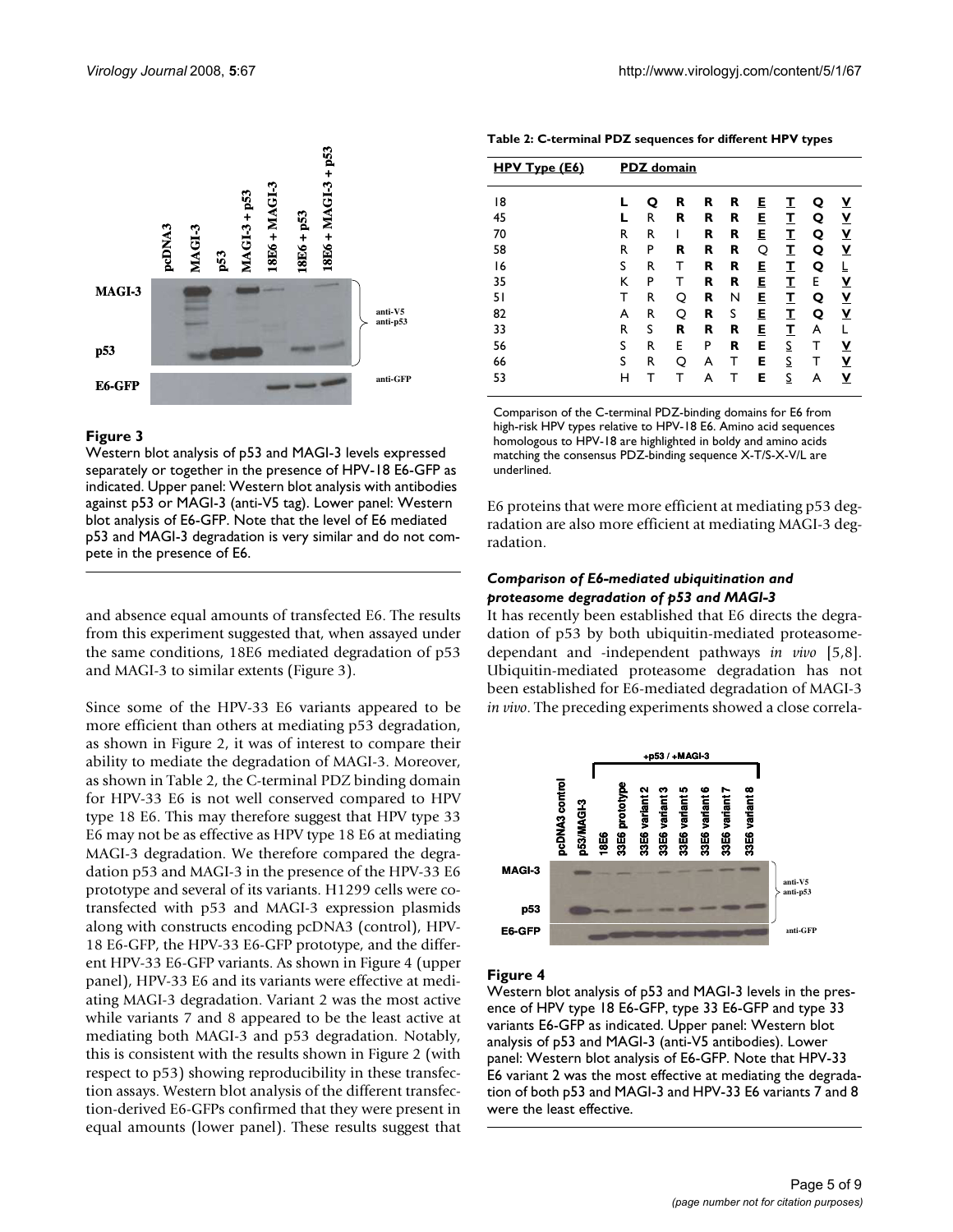

# Figure 5

p53 and MAGI-3 protein levels in cells expressing HPV-18 E6 and HPV-33 E6 following proteasome inhibition. Cells were transfected with plasmids expressing p53, MAGI-3, and E6- GFP fusion proteins in the presence and absence of proteasome inhibition with MG132 as indicated. Upper panel: Western blot analysis of p53 and MAGI-3 (anti-V5 tag). Lower panel: Western blot analysis of E6-GFP. Note that addition of MG132 partially restored p53 levels but not MAGI-3 levels.

tion between p53 and MAGI-3 degradation by E6. It was therefore of interest to compare E6-mediated proteasomal degradation and ubiquitination of p53 and MAGI-3. p53 and MAGI-3 expression plasmids were initially transfected in H1299 cells along with pcDNA3 (control), HPV-18 E6-GFP, or the HPV-33 E6-GFP prototype both in the presence and absence of the proteasome inhibitor MG132. Although the half life of the ectopically expressed p53 and MAGI-3 in the transfected cells is not known, the amount of plasmid derived p53 and MAGI-3 was approximately the same 24 hrs following transfection in the absence of E6 (Fig. 5, upper panel, lanes 2 and 5). In the presence of E6, the level remaining p53 and MAGI-3 was similar (Fig. 5, upper panel, lanes 3 and 4) suggesting that, under these conditions, there was a similar rate of E6 mediate degradation of the transfected p53 and MAGI-3. There was about a 2 fold increase in the amount of p53 after 4 hrs treatment with MG132 (Fig. 5 upper panel, Lanes 5 and 6) relative to cells not treated with MG132 (Fig. 5 upper panel, Lanes 3 and 4) in the cells co-transfected with E6. In contrast, under the same conditions, there was no similar increase in the stability of MAGI-3 in the presence of MG132 relative to the non-treated cells. This demonstrated that E6 mediated degradation of p53 was more sensitive to proteasome inhibition than E6 mediated degradation of MAGI-3 and this was observed for both types 18 and 33 E6. Western blot analysis confirmed equal levels of HPV-18 E6-GFP and HPV-33 E6- GFP levels in these assays (lower panel).

Based on these observations, we next compared the ability of E6 to mediate the ubiquitination of p53 and MAGI-3, which is often a precursor to proteasome-mediated degradation. Initially we established the experimental conditions for p53 ubiquitination in the presence of E6 and MDM2. H1299 cells were transfected with plasmids expressing p53 and HA epitope-tagged ubiquitin in the presence of either pcDNA3 (control), HPV-16 E6, or MDM2. The proteasome inhibitor MG132 was added 4 hours prior to preparing the cell extracts to stabilize ubiquitinated p53. Preparation of both nuclear and cytoplasmic extracts was followed by immunoprecipitation of p53, and ultimately, Western blotting with anti-HA antibodies to detect ubiquitinated p53. As shown in Figure 6A, E6 mediated p53 ubiquitination predominately in the nucleus while MDM2 mediated p53 ubiquitination predominately in the cytoplasm, consistent with our previous observations [5].

Using the same experimental conditions, we examined the ubiquitination of MAGI-3 in the presence and absence of HPV-16 E6. H1299 cells were transfected with plasmids expressing MAGI-3 in the presence of either pcDNA3 (control), HPV-16 E6, HA epitope-tagged ubiquitin alone, or HPV-16 E6 plus HA epitope-tagged ubiquitin together. Total cell lysates were prepared following a 4 hour treatment with the proteasome inhibitor MG132 to stabilize ubiquitinated intermediates. Only cytoplasmic extracts were prepared since MAGI-3 is predominantly a cytoplasmic protein. Immunoprecipitation of MAGI-3 with anti-V5 antibody was followed by Western blot analysis with anti-HA antibody to detect ubiquitinated MAGI-3. As shown in Figure 6B, MAGI-3 ubiquitination was clearly detectable in the absence of E6. In the presence of E6, there was a sharp reduction in detectable ubiquitinated MAGI-3. Figure 6C reveals that E6 mediated MAGI-3 degradation despite the reduction in detectable MAGI-3 ubiquitination in the presence of E6 observed in Figure 6B. Therefore, under conditions where E6 mediated the degradation of both p53 and MAGI-3, there is in increase in detectable p53 ubiquitination and a decrease in detectable MAGI-3 ubiquitination.

# **Discussion**

Previous studies have demonstrated the ability of E6 from high-risk HPV types to target p53 and PDZ domain-containing proteins, including MAGI-3, for cell-mediated degradation (reviewed in [3]). However, it is not known whether E6 targets p53 and MAGI-3 with equally efficiency under identical conditions and whether E6 mediates the ubiquitination of MAGI-3 *in vivo* similar to p53. We have begun to address these questions in the present study toward developing a better understanding of HPVhost cell interactions. We first examined whether E6 preferentially mediated the degradation of p53 or MAGI-3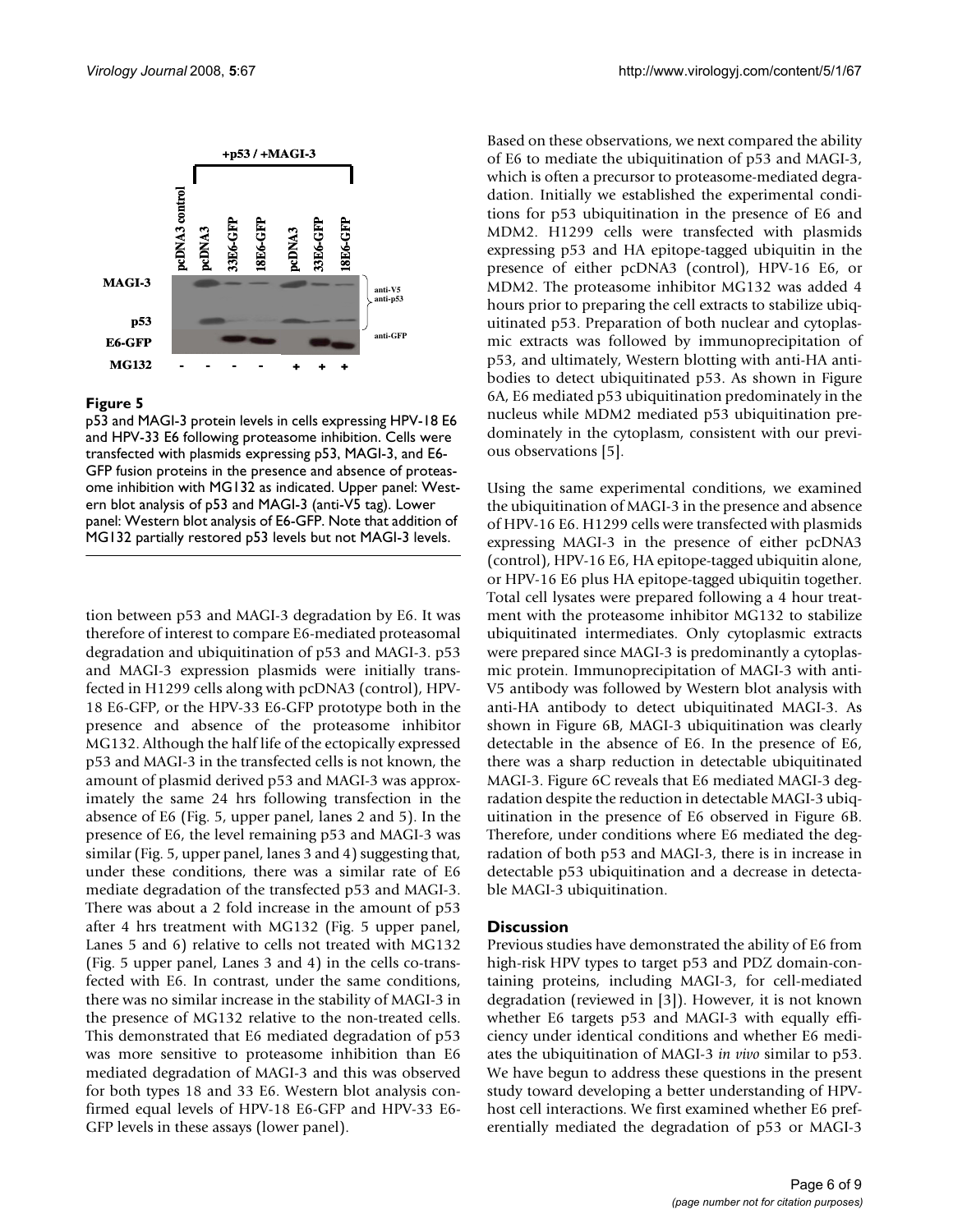when both were co-expressed in the presence of E6. There were two notable outcomes to this analysis. First, the levels of p53 and MAGI-3 degradation were similar when both proteins were co-expressed in the presence of HPV-18 E6. Second, comparison of a panel of HPV-33 E6 variants suggested that the E6 variants, which were more effective at mediating p53 degradation, were also more effective at mediating MAGI-3 degradation.

Although, the prototype HPV-33 E6 is as effective as HPV-18 E6 at targeting p53 and MAGI-3 *in vivo*, it was interesting to note that HPV-33 E6 variant 2 was consistently more active than the prototype and additionally, that HPV-33 E6 variants 7 and 8 appeared to be the least active. This observation was further supported by measuring the inhibition of p53-mediated transcription. Interestingly, HPV-33 E6 variant 2 has four polymorphic changes in amino acid sequence which are also present in variants 3 and 5; however, variants 3 and 5 contain the amino acid change P36T while variant 2 does not. This implies that P36T may actually decrease the p53 and MAGI-3 degradative abilities of variants 3 and 5 relative to variant 2. Further, the variant 2 polymorphisms are located outside of the C-terminal consensus-binding site for PDZ domaincontaining proteins suggesting that sequences outside of the C-terminal can have direct or indirect influence on the ability to mediate MAGI-3 degradation. Although HPV-33 E6 variant 2 was the most effective at mediating degradation of p53 and MAGI-3, it does not appear to be associated with an increased risk of high-grade disease although studies involving larger populations of HPV-33 carriers are needed to confirm this [27].

We also compared E6-mediated degradation of p53 and MAGI-3 in the presence of the proteasome inhibitor MG132. Under conditions where p53 levels were partially restored by proteasome inhibition, MAGI-3 levels were the same in both the absence and presence of MG132. To further examine this difference, we compared E6-mediated ubiquitination of p53 and MAGI-3 since ubiquitination is often a precursor to proteasome-mediated degradation. We observed that MAGI-3 ubiquitination was detectable in the absence of E6 and that the level of detectable MAGI-3 ubiquitination was dramatically reduced in the presence of E6. This suggest that, if E6 did mediate ubiquitination of MAGI-3 prior to proteasome degradation, it did so more rapidly than for p53 since E6 and MDM ubiquitinated p53 intermediates were detectable under these conditions. Alternatively, E6 was able to mediate MAGI-3 degradation in an ubiquitin independent manner as recently described for p53 which is degraded by both ubiquitin dependent and independent mechanisms [8]. This explanation would be consistent with the observation shown in Figure 5 that impairment of ubiquitin mediated proteasome degradation with MG132 partially protected p53 but not MAGI-3.

# **Conclusion**

One of the major advantages of this study has been the ability to compare the degradation of p53 and MAGI-3 under conditions where E6 levels can be directly compared using antibodies to the GFP tag. In this manner, it was possible to rule out the possibility that differences in target protein degradation levels were due to differences in transfected E6 levels. It was interesting to note that those HPV-33 E6 variants, which appeared to be more efficient at mediating p53 degradation, also appeared to be more efficient at mediating MAGI-3 degradation. Consequently, polymorphisms in HPV-33 E6 may have evolved to maintain a balance between the ability to degrade p53 and MAGI-3, suggesting that as the level of p53 is reduced in the infected cell, it is also necessary to reduce MAGI-3 levels. Future studies are now needed to determine the involvement of E6-mediated ubiquitination of MAGI-3 *in vivo* since it is likely through a different mechanism than E6-mediated p53 ubiquitination.

# **Methods**

# *Cell lines and Transfections*

Human p53-null H1299 epithelial cells, kindly provided by Dr. P. Branton (McGill University), were used in this study. Cells were cultured in Dulbecco's modified Eagle's medium (DMEM) (GIBCO) with 10% fetal bovine serum (FBS) (GIBCO) and 100 units penicillin-streptomycin ml-1 (GIBCO). Cells were transfected with Lipofectamine (GIBCO) according to the manufacturer's protocol and cell lysates were harvested 24 h post-transfection.

# *Construction of E6-GFP Fusion Proteins*

The HPV-33 E6-GFP fusion proteins, containing GFP at the N-terminus, were generated by amplifying their respective E6 sequences out of previous E6 gene containing vectors [27] using PCR primers (Alpha DNA) including Bgl II (5') and EcoRI (3') restriction sites. The upstream primer sequence was 5'CAGATCTCATGTT-TCAAGACACTGAGGAAAAACCAC while the downstream primer sequence 5'CAGAATTCGTCACAGTGCAGTTTCT-CTACGTCGG.

The amplified E6 sequences were ligated between the Bgl II and EcoRI restriction sites in the multiple cloning site of the pEGFP-C3 vector (Clontech). The HPV-18 E6-GFP fusion protein construct was engineered as previously described [26].

# *Detection of p53, MAGI-3, E6, and E6-GFP Fusion Proteins by Western Blot Analysis*

H1299 cells were transfected with plasmids expressing p53, MAGI-3 containing a C-terminal V5 epitope tag, and control pcDNA3.1, HPV-E6, or HPV E6-GFP expression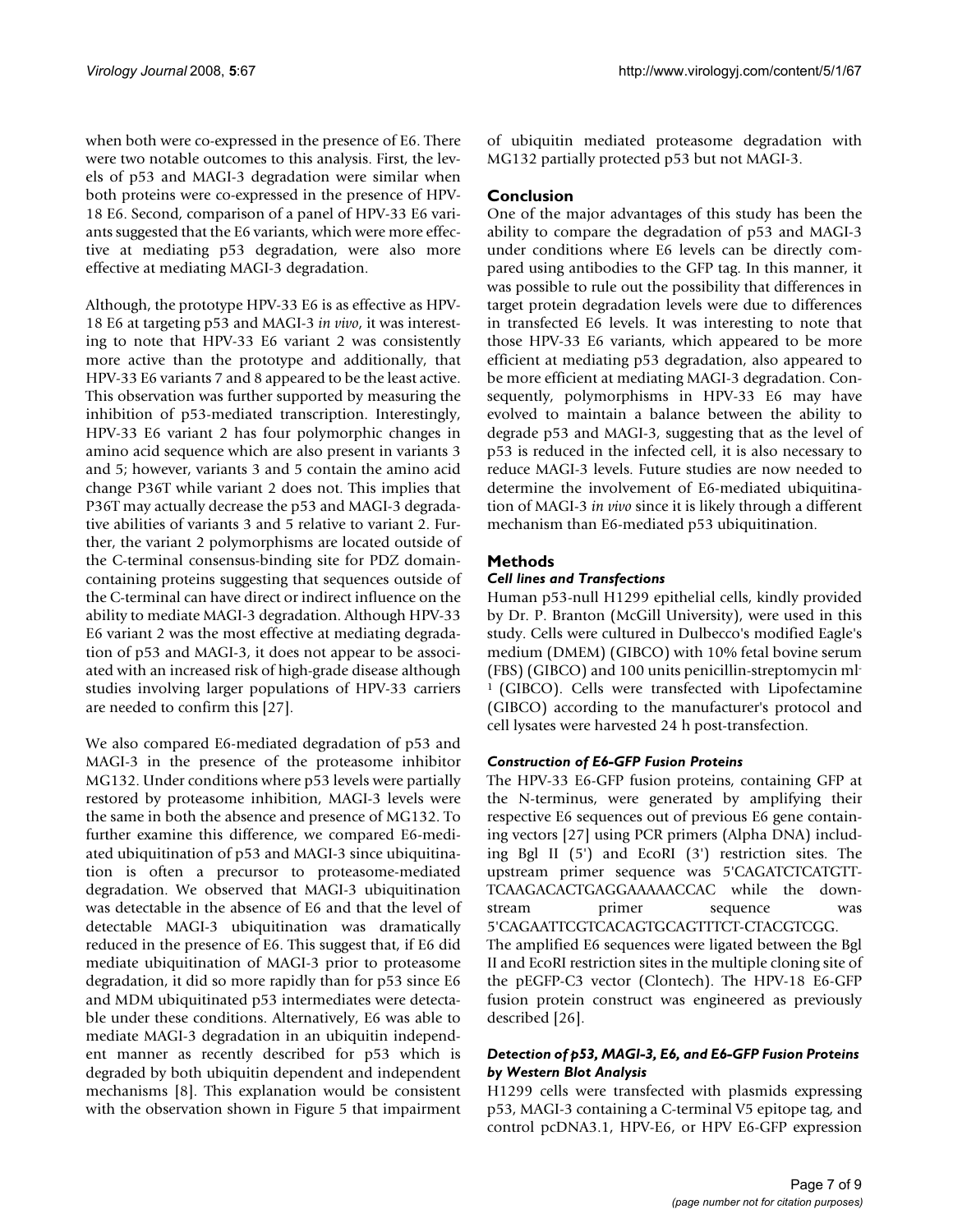

# Figure 6

Comparison of E6-mediated ubiquitination of p53 and MAGI-3. Panel A. p53 ubiquitination in nuclear and cytoplasmic extracts from cells transfected with plasmids expressing pcDNA3 (control), MDM2 and HPV-16 E6 as indicated. Panel B. MAGI-3 ubiquitination from cells transfected with plasmids expressing pcDNA3 (control), HPV-16 E6, HA-tagged ubiquitin (Ub) alone, or HPV-16 E6 + HA-tagged ubiquitin (Ub). Panel C. MAGI-3 protein levels in cells transfected with plasmids expressing pcDNA3 (control), HPV-16 E6, HA-tagged ubiquitin (Ub) alone, or HPV-16 E6 + HA-tagged ubiquitin (Ub).

vectors essentially as previously described [5,26]. 24 h post-transfection, cells were washed with cold phosphatebuffered saline (PBS) and harvested on ice in cold lysis buffer (50 mM Tris-HCl, pH 8.0; 150 mM NaCl, 1% NP40, protease inhibitor cocktail (Roche)). Cell debris was eliminated via centrifugation at 14 000 rpm for 10 min at 4°C. Lysates were boiled in 1.5× SDS-PAGE sample buffer (45 mM Tris-HCl, pH6.8; 10% glycerol, 2% SDS, 5% β-mercaptoethanol, 0.005% bromphenol blue). Lysates were resolved on a 10% SDS-PAGE gel. Following transfer of the separated proteins to a nitrocellulose membrane (Bio-Rad Laboratories), a Western blot analysis was performed. The membrane was probed with primary monoclonal antibodies DO-1, (1:5000) (Calbiochem) for detection of p53 levels, and V5, (1:2500) (Invitrogen) for detection of exogenous MAGI-3 levels. The membrane was subsequently incubated with anti-mouse IgG HRP (horseradish peroxidase)-linked antibody (1:7000) (Amersham Pharmacia). The proteins were visualized using the enhanced chemiluminescence (ECL) detection system (Amersham) according to the manufacturer's instructions. The membrane was then stripped and reprobed for GFP (to detect E6-GFP) using mAb JL-8 antibody (1:5000) (Clontech).

# *Proteasome Inhibition Assay*

The protocol was performed exactly as described above, except the addition of 10 uM MG132 proteasome inhibitor (Calbiochem) was added for 4 hours at 20 h posttransfection.

# *MAGI-3 and p53 Ubiquitination Assay*

As previously detailed [5], H1299 cells were transfected with a plasmid expressing MAGI-3 in the presence of control pcDNA3.1, HPV-16 E6, or a hemaglutinin (HA) tagged ubiquitin expression plasmid. At 20 h post-transfection, 20 uM MG132 proteasome inhibitor (Calbiochem) was added. At 24 h, cells were harvested and total cell lysates were collected in cold lysis buffer (50 mM Tris-HCl, pH 8.0; 150 mM NaCl, 1% NP40, 5 mM NEM) protease inhibitor cocktail (Roche)). Cell debris was eliminated via centrifugation at 14 000 rpm for 10 min at 4°C. Lysates were subjected to overnight immunoprecipitation with  $\alpha$ V5 mAb against exogenous MAGI-3 (1:1000) (Invitrogen) at  $4^{\circ}$ C, followed by the addition of a  $1/10^{\text{th}}$  volume of protein A-sepharose beads (Sigma) for 30 min at 4°C. Immunoprecipitates were washed four times with cold HB buffer (10 mM Tris-HCl, pH 1.9; 1.5 mM  $MgCl<sub>2</sub>$ , 1 M KCl, protease inhibitor cocktail), resolved via SDS-PAGE (8%), and ultimately analyzed by Western blot using a mouse monoclonal anti-HA HRP-conjugated antibody (1:5000) (Roche) to detect ubiquitinated MAGI-3.

# **Authors' contributions**

JA carried out the experiments shown in figures 1 through 6 under the technical direction of MT, LB, and GM who also participated in the design of the study, data analysis and writing the manuscript, FC provided the information contained in Table 1 and direction on the analysis of the type 33 E6 variants. All authors read and approved of the final manuscript

# **Acknowledgements**

This work was supported by research grants from the Natural Sciences and Engineering Research Council of Canada (NSERC) to GM and from the Canadian Institutes of Health Research (CIHR) to FC and JA. This study was undertaken as part of the CIHR Team in HPV Infection and Associated Diseases (Canadian Institutes of Health Research Grant #83320).